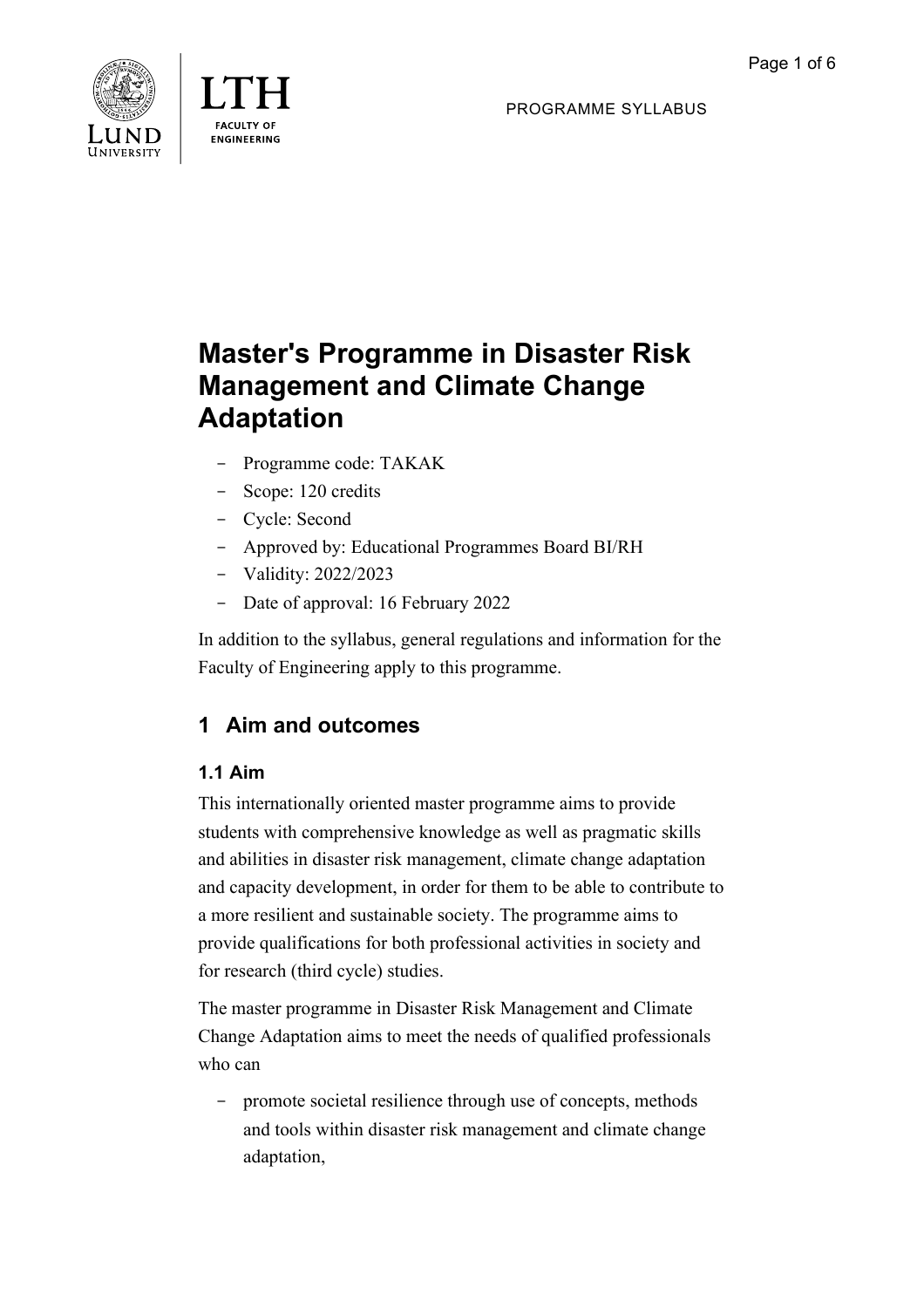- utilize and contribute to research in this field, and
- work with capacity development for disaster risk management and climate change adaptation in local, national and international settings.

#### **1.2 Outcomes for a Degree of Master of Science (120 credits)**

(Higher Education Ordinance 1993:100)

#### **Knowledge and understanding**

For a Degree of Master of Science (120 credits) the student shall

- demonstrate knowledge and understanding in the main field of study, including both broad knowledge of the field and a considerable degree of specialised knowledge in certain areas of the field as well as insight into current research and development work, and
- demonstrate specialised methodological knowledge in the main field of study.

#### **Competence and skills**

For a Degree of Master of Science (120 credits) the student shall

- demonstrate the ability to critically and systematically integrate knowledge and analyse, assess and deal with complex phenomena, issues and situations even with limited information,
- demonstrate the ability to identify and formulate issues critically, autonomously and creatively as well as to plan and, using appropriate methods, undertake advanced tasks within predetermined time frames and so contribute to the formation of knowledge as well as the ability to evaluate this work,
- demonstrate the ability in speech and writing both nationally and internationally to report clearly and discuss his or her conclusions and the knowledge and arguments on which they are based in dialogue with different audiences, and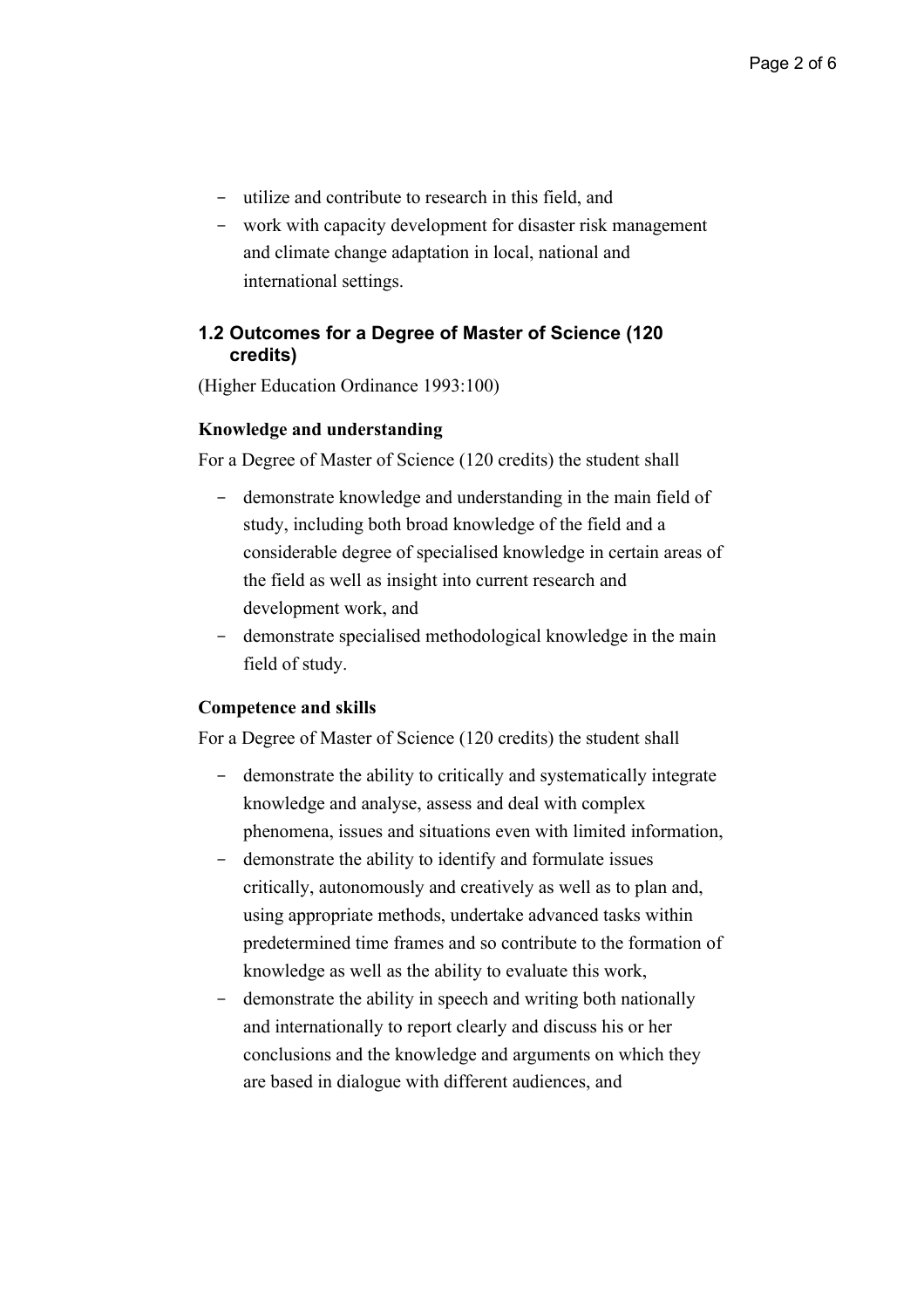- demonstrate the skills required for participation in research and development work or autonomous employment in some other qualified capacity.

#### **Judgement and approach**

For a Degree of Master of Science (120 credits) the student shall

- demonstrate the ability to make assessments in the main field of study informed by relevant disciplinary, social and ethical issues and also to demonstrate awareness of ethical aspects of research and development work,
- demonstrate insight into the possibilities and limitations of research, its role in society and the responsibility of the individual for how it is used, and
- demonstrate the ability to identify the personal need for further knowledge and take responsibility for his or her ongoing learning.

#### **1.3 Specific outcomes for a Degree of Master of Science (120 credits)**

#### **Knowledge and understanding**

For a degree of Master of Science in Disaster Risk Management and Climate Change Adaptation students shall

- demonstrate knowledge and understanding of the role of societal resilience for sustainable development through specialised knowledge in disaster risk management, climate change adaptation and capacity development,
- demonstrate knowledge and understanding of how different processes of change, such as climate change, demographic trends and increasing complexity of society, affect disaster risk and our ability to manage it,
- demonstrate knowledge and insight into current research and development work in disaster risk management and climate change adaptation, and
- demonstrate specialised methodological knowledge in the field of disaster risk management and climate change adaptation.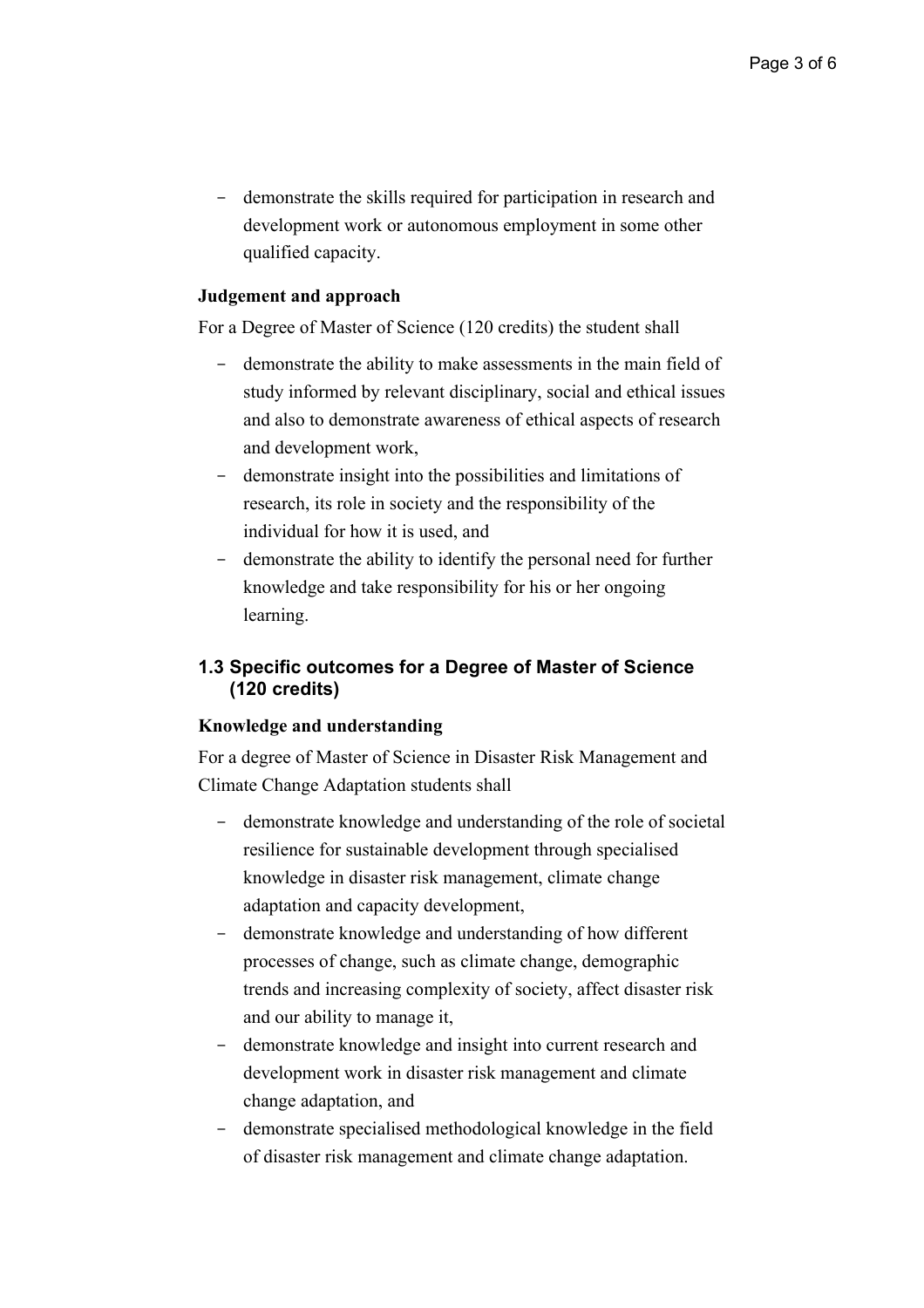#### **Competence and skills**

For a degree of Master of Science in Disaster Risk Management and Climate Change Adaptation students shall

- demonstrate the ability to critically and systematically integrate knowledge about hazards, vulnerabilities, capacities and processes of change and assess and deal with their interdependencies even with limited information,
- demonstrate the ability to identify and formulate issues critically, autonomously and creatively as well as to plan and, using appropriate methods, undertake advanced tasks within predetermined time frames and so contribute to the formation of knowledge as well as the ability to evaluate this work,
- demonstrate the ability in speech and writing both nationally and internationally to report clearly and discuss the conclusions and the knowledge and arguments on which they are based in dialogue with different audiences, and
- demonstrate the skills required for participation in multidisciplinary research and development work in disaster risk management and climate change adaptation or autonomous employment in some other qualified capacity in the pursuit of a resilient and sustainable society.

#### **Judgement and approach**

For a degree of Master of Science in Disaster Risk Management and Climate Change Adaptation students shall

- demonstrate the ability to make assessments in the field of disaster risk management and climate change adaptation informed by relevant disciplinary, social and ethical issues and also to demonstrate awareness of ethical aspects of research and development work,
- demonstrate insight into the possibilities and limitations of research, its role in society and the responsibility of the individual for how it is used, and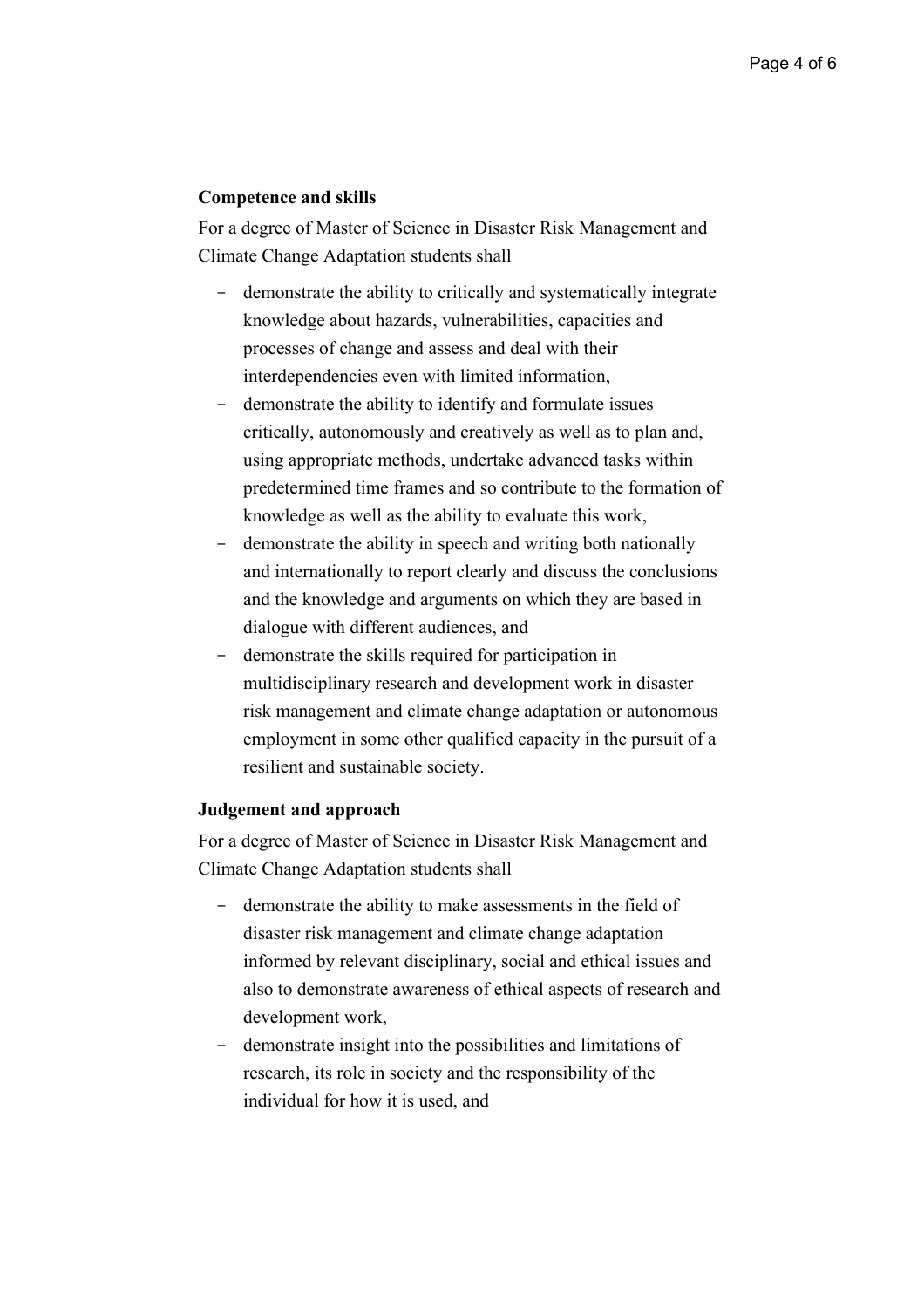- demonstrate the ability to identify the personal need for further knowledge and take responsibility for his or her ongoing learning.

### **1.4 Further studies**

On completion of the second-cycle degree, students have basic eligibility for third-cycle studies.

## **2 Programme structure**

The programme comprises 75 credits of compulsory courses and 15 credits of elective-compulsory/optional courses and a degree project of 30 credits which is to reflect the scope of the programme.

### **2.1 Courses**

The courses included in the programme are indicated in the timetable. In addition to these courses, students are entitled to accreditation of 7.5 credits of courses in Swedish (organised by Lund University for exchange students).

## **3 Specific admission requirements**

### **3.1 Admission requirements**

A Bachelor's degree with relevance to the applied education. English 6.

## **4 Degree**

#### **4.1 Degree requirements**

For a Degree of Master of Science (120 credits) students must successfully complete courses comprising 120 credits, including a degree project worth 30 credits. 90 credits must be second-cycle credits, including the degree project.

#### **4.1.1 Degree project**

The degree project included in the programme are listed in the timetable.